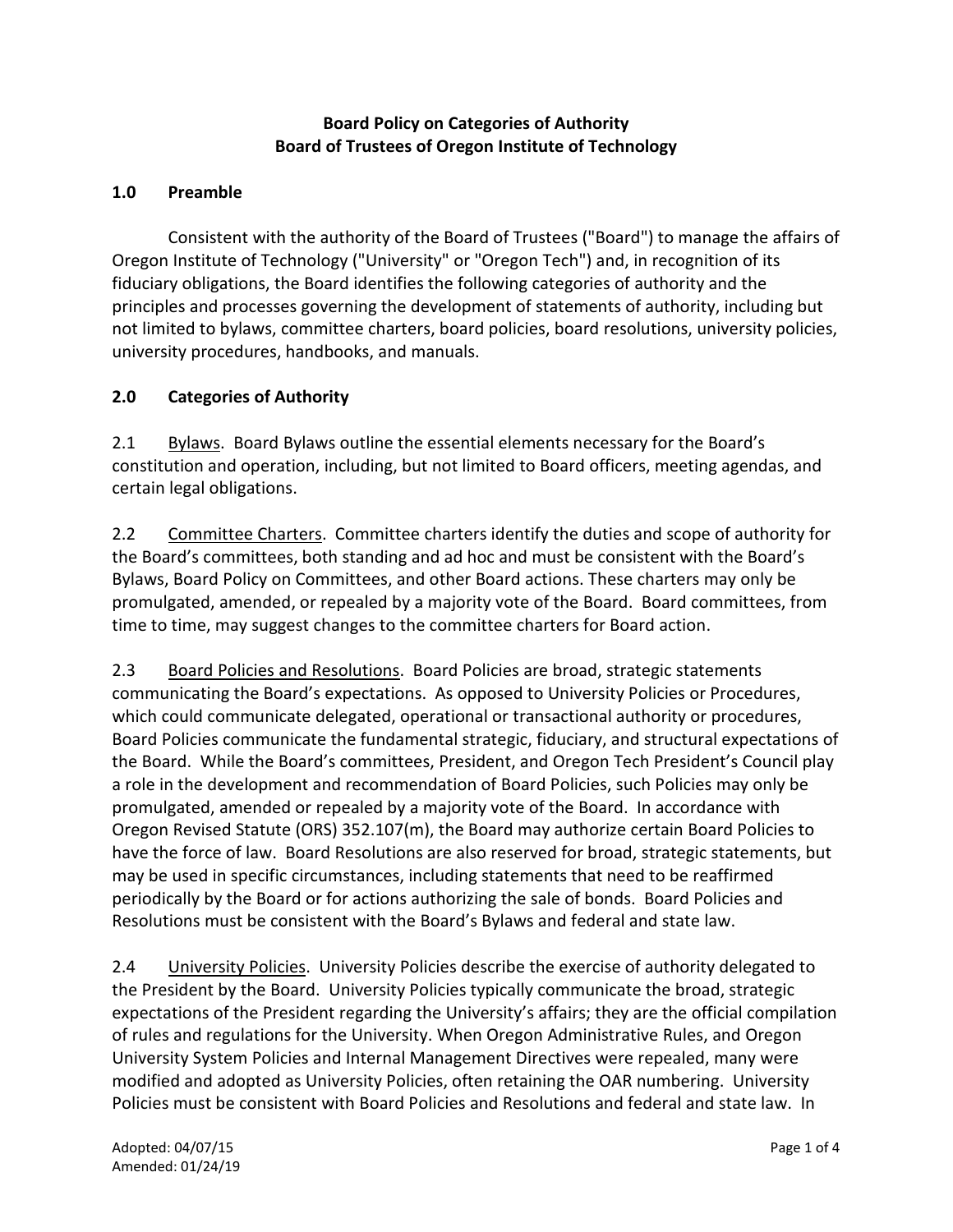any event where a University Policy is inconsistent with a Board Policy or Resolution, the Board Policy or Resolution shall prevail.

2.5 University Procedures. University Procedures, which generally work in concert with one or more University Policies, communicate the day-to-day steps or processes necessary for the effective and efficient accomplishment of University Policies. University Procedures must be consistent with Board Policies and Resolutions, University Policies, and other actions, as well as federal and state law. Where a University Procedure is inconsistent with a Board Policy, Resolution, University Policy or other Board action the Board Policy, Resolution, University Policy, or action prevails.

2.6 Handbooks and Manuals. Handbooks and Manuals exist throughout the University and typically communicate desktop procedures or expectations for a University department, unit, or functional area. Examples include, but are not limited to the "Oregon Tech Faculty Handbook," the "Oregon Tech Student Handbook," and the "Oregon Tech Fiscal Policy Manual." Handbooks and Manuals must be consistent with Board Policies, Resolutions, and other actions, and University Policies and Procedures. Where a Handbook or Manual is inconsistent with a Board Policy, Resolution, or action, or University Policy or Procedure, the Board Policy, Resolution, action, University Policy, or Procedure will prevail.

# **3.0 Oregon Tech President's Council**

3.1 To assist in the formulation, drafting, revision, recommendation, and maintenance of the Board's and University's policies, the Board directs the President to establish and maintain a policy council. The Oregon Tech President's Council ("Council") will be convened by the President or President's designee on at least an annual basis. With the approval of the President, potential members of the Council may consist of, but are not limited to, the Provost, Vice Presidents, Associate Vice Presidents, Deans of the Colleges, Director of Human Resources, Presidents of Faculty Senate and Associated Students of Oregon Institute of Technology, and the Chair of the Administrative Council.

The President's Council is a consultative, multi-functional group designed to provide valuable input and advice on the categories of authority described in this Board Policy.

3.2 The responsibility for any statement of authority described at sections 2.4, 2.5, or 2.6 of this Board Policy resides with the cognizant officer or director ("Responsible Officer"), even if employees that report to the Responsible Officer participate in the Council. Responsible Officers include, but are not limited to: (1) Provost/VP of Academic Affairs, (2) VP of Finance and Administration, (3) VP of Student Affairs/Dean of Students, (4) Associate VP of Information Technology/CIO, and (5) President.

3.3 The Responsible Officer, or designee, is authorized to maintain Handbooks and Manuals described at Section 2.6 for any unit or department that reports to him or her. The Responsible Officer may seek the advice and guidance of the Council for Handbooks and Manuals, but is not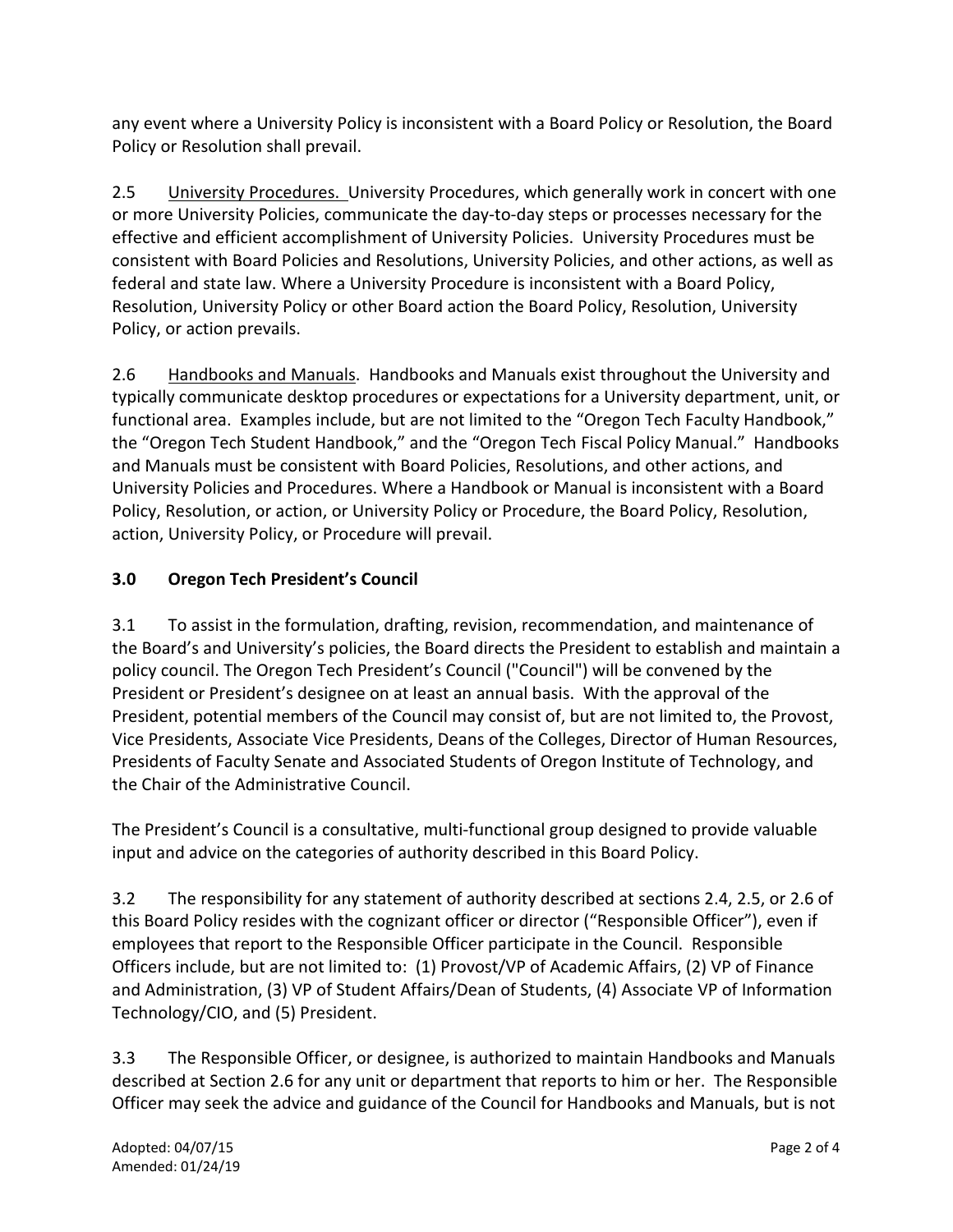required to do so. Notwithstanding this authority, a Handbook or Manual is not valid unless it contains statements that (i) it does not create a contractual obligation unless expressly stated, (ii) that the official copy may be found on the University's website, unless the information is exempt from public disclosure as outlined in ORS 192.345 or 192.355, and (iii) any inconsistency with a category of authority described at Section 2.3, 2.4, or 2.5 of this Board Policy will be resolved in favor of the applicable Board Policy, Resolution, or action, University Policy or Procedure, or, as applicable collective bargaining agreement.

3.4 The Responsible Officer, or designee, shall present University Procedures, whether new or existing, to the Council for advice. After discussion of the draft University Procedure, the Responsible Officer may seek the President's approval. Although a vote is not required for the Responsible Officer to submit a University Procedure to the President for approval, the Responsible Officer shall communicate to the President any major issues or concerns, if any, identified by the Council. A University Procedure is only valid after an official copy is (i) approved by the President and (ii) included on the University's website, unless the information is exempt from public disclosure as outlined in ORS 192.345 or 192.355.

3.5 The President and President's Council will develop a procedure for considering and approving University Policies. The procedure will be reviewed periodically by the Board. A University Policy is only valid after an official copy is (i) approved by the President and (ii) included on the University's website, unless the information is exempt from public disclosure as outlined in ORS 192.345 or 192.355.

3.6 Board Policies or Resolutions may come to the Council for advice and consideration through a variety of channels, including the Board or its chair, its committees, whether standing or ad hoc, the President, or a Responsible Officer.

### **4.0 Format**

4.1 All categories of authority will be presented substantially in the same format. The official copy of the authority will be found on the University's website, with an official paper in the Board's or President's office.

4.2 The Council will devise an operational system to organize the categories of authority under discernible functional areas.

4.3 Responsible Officers will, from time to time, review categories of authority within their functional areas to determine if repeal or amendment is advisable.

4.4 Technical changes to the organizational system, titles of authorities, indexing of authorities, or any other administrative change necessary to maintain an accessible and efficient policy function that does not conflict with this Board Policy may be accomplished after notice to the Board Chair.